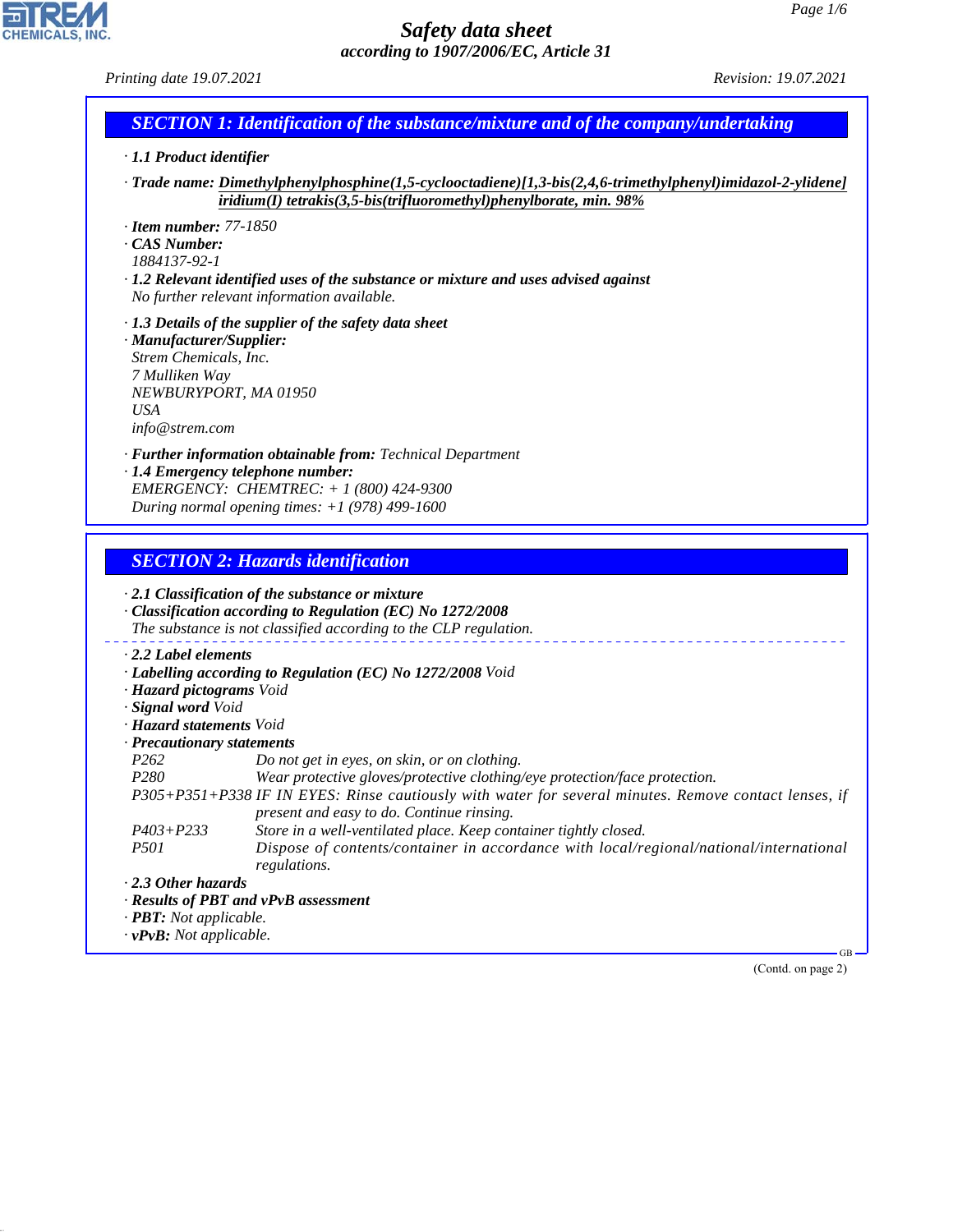*Printing date 19.07.2021 Revision: 19.07.2021*

*Trade name: Dimethylphenylphosphine(1,5-cyclooctadiene)[1,3-bis(2,4,6-trimethylphenyl)imidazol-2-ylidene] iridium(I) tetrakis(3,5-bis(trifluoromethyl)phenylborate, min. 98%*

(Contd. of page 1)

# *SECTION 3: Composition/information on ingredients*

*· 3.1 Chemical characterisation: Substances*

*· CAS No. Description*

*1884137-92-1 Dimethylphenylphosphine(1,5-cyclooctadiene)[1,3-bis(2,4,6 trimethylphenyl)imidazol-2-ylidene] iridium(I) tetrakis(3, 5-bis(trifluoromethyl)phenylborate, min. 98%*

# *SECTION 4: First aid measures*

- *· 4.1 Description of first aid measures*
- *· General information: No special measures required.*
- *· After inhalation: Supply fresh air; consult doctor in case of complaints.*
- *· After skin contact: Generally the product does not irritate the skin.*
- *· After eye contact: Rinse opened eye for several minutes under running water. Then consult a doctor.*
- *· After swallowing: If symptoms persist consult doctor.*
- *· 4.2 Most important symptoms and effects, both acute and delayed No further relevant information available.*
- *· 4.3 Indication of any immediate medical attention and special treatment needed No further relevant information available.*

# *SECTION 5: Firefighting measures*

- *· 5.1 Extinguishing media*
- *· Suitable extinguishing agents: Use fire extinguishing methods suitable to surrounding conditions.*
- *· 5.2 Special hazards arising from the substance or mixture No further relevant information available.*
- *· 5.3 Advice for firefighters*
- *· Protective equipment: No special measures required.*

# *SECTION 6: Accidental release measures*

- *· 6.1 Personal precautions, protective equipment and emergency procedures Not required.*
- *· 6.2 Environmental precautions: Do not allow to enter sewers/ surface or ground water.*
- *· 6.3 Methods and material for containment and cleaning up:*
- *Dispose contaminated material as waste according to item 13.*
- *· 6.4 Reference to other sections*
- *See Section 7 for information on safe handling.*
- *See Section 8 for information on personal protection equipment.*
- *See Section 13 for disposal information.*

# *SECTION 7: Handling and storage*

- *· 7.1 Precautions for safe handling No special measures required.*
- *· Information about fire and explosion protection: No special measures required.*
- *· 7.2 Conditions for safe storage, including any incompatibilities*
- *· Storage:*

44.1.1

- *· Requirements to be met by storerooms and receptacles: No special requirements.*
- *· Information about storage in one common storage facility: Not required.*
- *· Further information about storage conditions: None.*

(Contd. on page 3)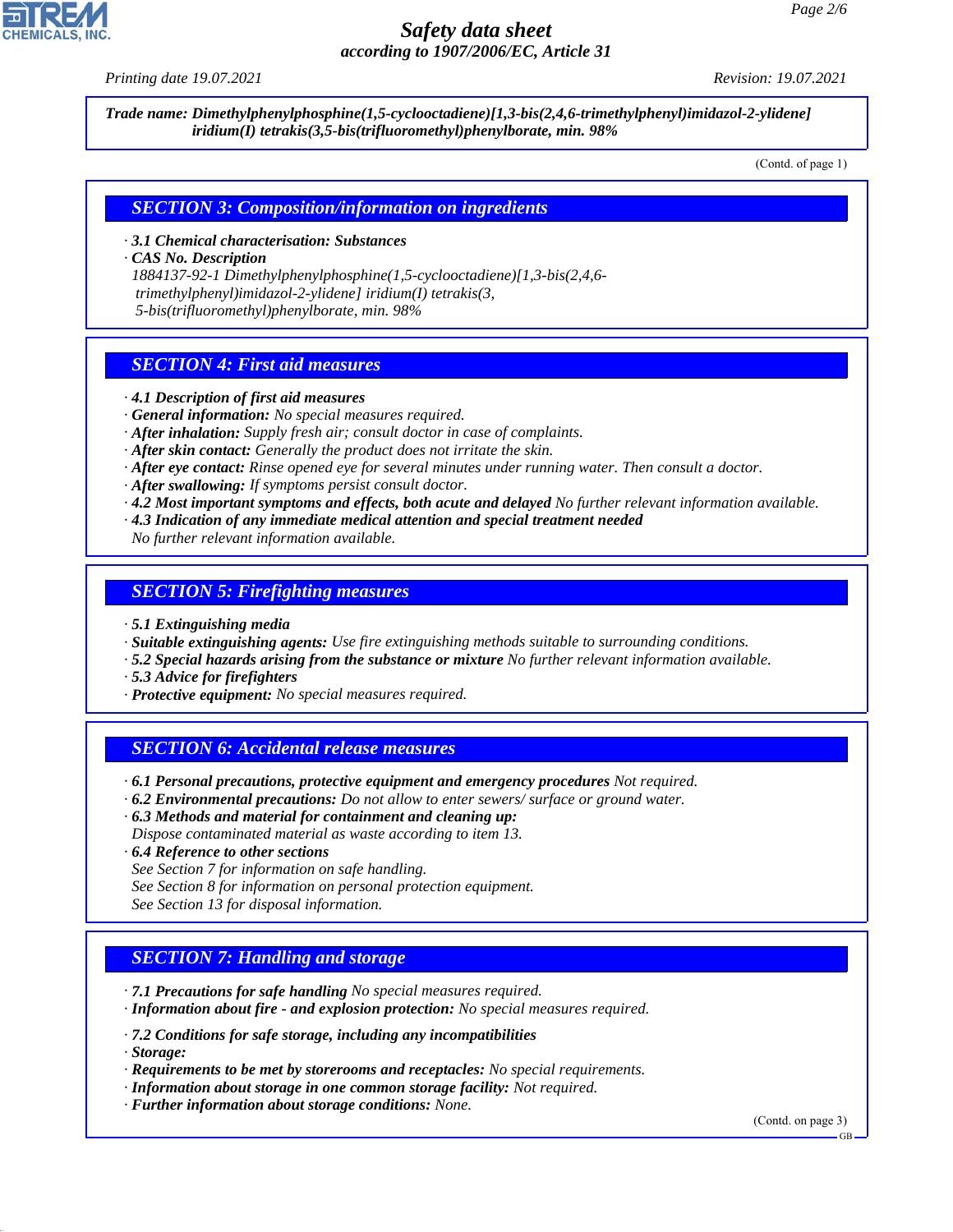*Printing date 19.07.2021 Revision: 19.07.2021*

*Trade name: Dimethylphenylphosphine(1,5-cyclooctadiene)[1,3-bis(2,4,6-trimethylphenyl)imidazol-2-ylidene] iridium(I) tetrakis(3,5-bis(trifluoromethyl)phenylborate, min. 98%*

(Contd. of page 2)

*· 7.3 Specific end use(s) No further relevant information available.*

# *SECTION 8: Exposure controls/personal protection*

- *· Additional information about design of technical facilities: No further data; see item 7.*
- *· 8.1 Control parameters*
- *· Ingredients with limit values that require monitoring at the workplace: Not required.*
- *· Additional information: The lists valid during the making were used as basis.*
- *· 8.2 Exposure controls*
- *· Personal protective equipment:*
- *· General protective and hygienic measures:*
- *The usual precautionary measures are to be adhered to when handling chemicals.*
- *· Respiratory protection: Not required.*
- *· Protection of hands:*



44.1.1

\_S*Protective gloves*

*The glove material has to be impermeable and resistant to the product/ the substance/ the preparation. Due to missing tests no recommendation to the glove material can be given for the product/ the preparation/ the chemical mixture.*

*Selection of the glove material on consideration of the penetration times, rates of diffusion and the degradation · Material of gloves*

*The selection of the suitable gloves does not only depend on the material, but also on further marks of quality and varies from manufacturer to manufacturer.*

*· Penetration time of glove material*

*The exact break through time has to be found out by the manufacturer of the protective gloves and has to be observed.*

*· Eye protection: Safety glasses*

| $\cdot$ 9.1 Information on basic physical and chemical properties<br><b>General Information</b> |                                               |
|-------------------------------------------------------------------------------------------------|-----------------------------------------------|
| $\cdot$ Appearance:                                                                             |                                               |
| Form:                                                                                           | Solid                                         |
| Colour:                                                                                         | Red                                           |
| $\cdot$ Odour:                                                                                  | Characteristic                                |
| Odour threshold:                                                                                | Not determined.                               |
| $\cdot$ pH-value:                                                                               | Not applicable.                               |
| $\cdot$ Change in condition                                                                     |                                               |
| <i>Melting point/freezing point:</i>                                                            | Undetermined.                                 |
| Initial boiling point and boiling range: Undetermined.                                          |                                               |
| $\cdot$ Flash point:                                                                            | Not applicable.                               |
| $\cdot$ Flammability (solid, gas):                                                              | Product is not flammable.                     |
| · Ignition temperature:                                                                         |                                               |
| <b>Decomposition temperature:</b>                                                               | Not determined.                               |
| · Auto-ignition temperature:                                                                    | Not determined.                               |
| · Explosive properties:                                                                         | Product does not present an explosion hazard. |
|                                                                                                 | $(C_{\text{out}}d_{\text{on space}}A)$        |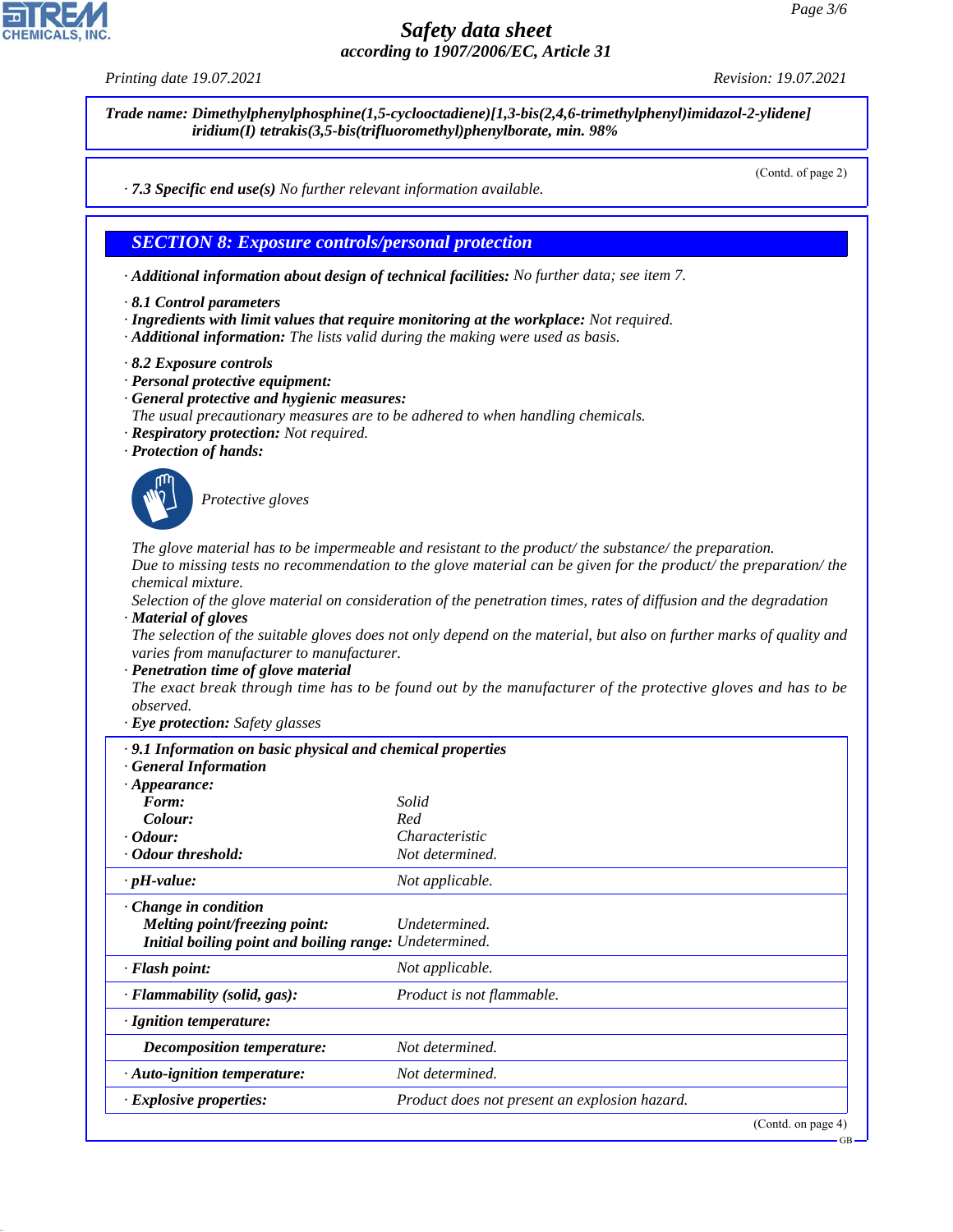*Printing date 19.07.2021 Revision: 19.07.2021*

### *Trade name: Dimethylphenylphosphine(1,5-cyclooctadiene)[1,3-bis(2,4,6-trimethylphenyl)imidazol-2-ylidene] iridium(I) tetrakis(3,5-bis(trifluoromethyl)phenylborate, min. 98%*

|                                           | (Contd. of page 3)                         |
|-------------------------------------------|--------------------------------------------|
| $\cdot$ Explosion limits:                 |                                            |
| Lower:                                    | Not determined.                            |
| <b>Upper:</b>                             | Not determined.                            |
| · Vapour pressure:                        | Not applicable.                            |
| $\cdot$ Density:                          | Not determined.                            |
| $\cdot$ Relative density                  | Not determined.                            |
| · Vapour density                          | Not applicable.                            |
| $\cdot$ Evaporation rate                  | Not applicable.                            |
| · Solubility in / Miscibility with        |                                            |
| water:                                    | <i>Insoluble.</i>                          |
| · Partition coefficient: n-octanol/water: | Not determined.                            |
| $\cdot$ Viscosity:                        |                                            |
| Dynamic:                                  | Not applicable.                            |
| Kinematic:                                | Not applicable.                            |
| · Solvent content:                        |                                            |
| Organic solvents:                         | $0.0\%$                                    |
| $VOC$ (EC)                                | $0.00\%$                                   |
| $\cdot$ 9.2 Other information             | No further relevant information available. |

# *SECTION 10: Stability and reactivity*

*· 10.1 Reactivity No further relevant information available.*

*· 10.2 Chemical stability*

- *· Thermal decomposition / conditions to be avoided: No decomposition if used according to specifications.*
- *· 10.3 Possibility of hazardous reactions No dangerous reactions known.*
- *· 10.4 Conditions to avoid No further relevant information available.*
- *· 10.5 Incompatible materials: No further relevant information available.*
- *· 10.6 Hazardous decomposition products: No dangerous decomposition products known.*

# *SECTION 11: Toxicological information*

- *· 11.1 Information on toxicological effects*
- *· Acute toxicity Based on available data, the classification criteria are not met.*
- *· Primary irritant effect:*

44.1.1

- *· Skin corrosion/irritation Based on available data, the classification criteria are not met.*
- *· Serious eye damage/irritation Based on available data, the classification criteria are not met.*
- *· Respiratory or skin sensitisation Based on available data, the classification criteria are not met.*
- *· CMR effects (carcinogenity, mutagenicity and toxicity for reproduction)*
- *· Germ cell mutagenicity Based on available data, the classification criteria are not met.*
- *· Carcinogenicity Based on available data, the classification criteria are not met.*
- *· Reproductive toxicity Based on available data, the classification criteria are not met.*
- *· STOT-single exposure Based on available data, the classification criteria are not met.*
- *· STOT-repeated exposure Based on available data, the classification criteria are not met.*
- *· Aspiration hazard Based on available data, the classification criteria are not met.*

(Contd. on page 5)

GB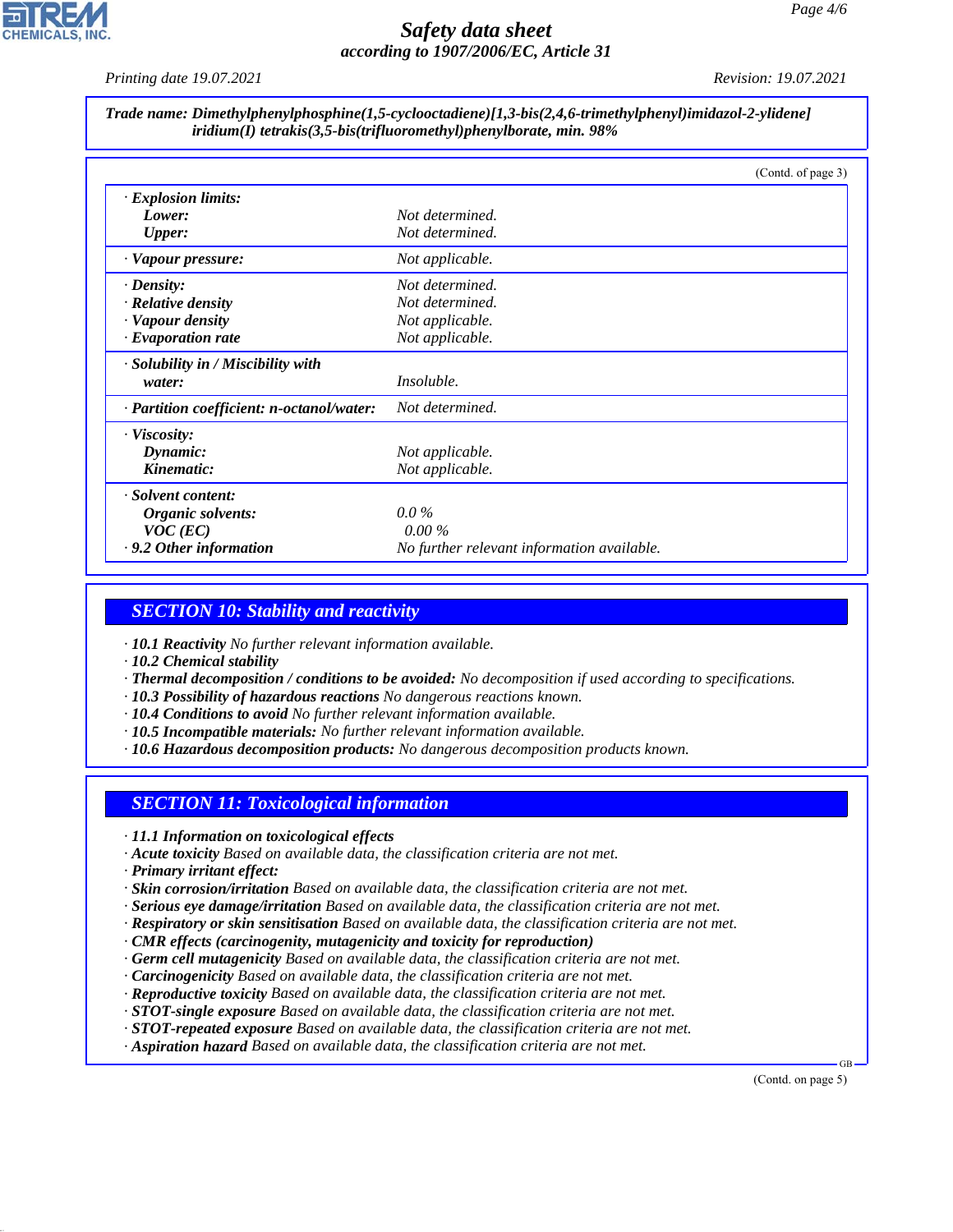*Printing date 19.07.2021 Revision: 19.07.2021*

*Trade name: Dimethylphenylphosphine(1,5-cyclooctadiene)[1,3-bis(2,4,6-trimethylphenyl)imidazol-2-ylidene] iridium(I) tetrakis(3,5-bis(trifluoromethyl)phenylborate, min. 98%*

(Contd. of page 4)

### *SECTION 12: Ecological information*

### *· 12.1 Toxicity*

- *· Aquatic toxicity: No further relevant information available.*
- *· 12.2 Persistence and degradability No further relevant information available.*
- *· 12.3 Bioaccumulative potential No further relevant information available.*
- *· 12.4 Mobility in soil No further relevant information available.*
- *· Additional ecological information:*

*· General notes:*

*Water hazard class 1 (German Regulation) (Self-assessment): slightly hazardous for water*

*Do not allow undiluted product or large quantities of it to reach ground water, water course or sewage system.*

- *· 12.5 Results of PBT and vPvB assessment*
- *· PBT: Not applicable.*
- *· vPvB: Not applicable.*
- *· 12.6 Other adverse effects No further relevant information available.*

# *SECTION 13: Disposal considerations*

*· 13.1 Waste treatment methods*

- *· Recommendation Disposal must be made according to official regulations.*
- *· Uncleaned packaging:*

44.1.1

*· Recommendation: Disposal must be made according to official regulations.*

| <b>SECTION 14: Transport information</b>                       |                 |  |
|----------------------------------------------------------------|-----------------|--|
| $\cdot$ 14.1 UN-Number<br>· ADR, ADN, IMDG, IATA               | not regulated   |  |
| $\cdot$ 14.2 UN proper shipping name<br>· ADR, ADN, IMDG, IATA | not regulated   |  |
| $\cdot$ 14.3 Transport hazard class(es)                        |                 |  |
| · ADR, ADN, IMDG, IATA                                         |                 |  |
| · Class                                                        | not regulated   |  |
| · 14.4 Packing group                                           |                 |  |
| · ADR, IMDG, IATA                                              | not regulated   |  |
| $\cdot$ 14.5 Environmental hazards:                            | Not applicable. |  |
| $\cdot$ 14.6 Special precautions for user                      | Not applicable. |  |
| $\cdot$ 14.7 Transport in bulk according to Annex II of        |                 |  |
| <b>Marpol and the IBC Code</b>                                 | Not applicable. |  |
| · UN "Model Regulation":                                       | not regulated   |  |

(Contd. on page 6)

GB